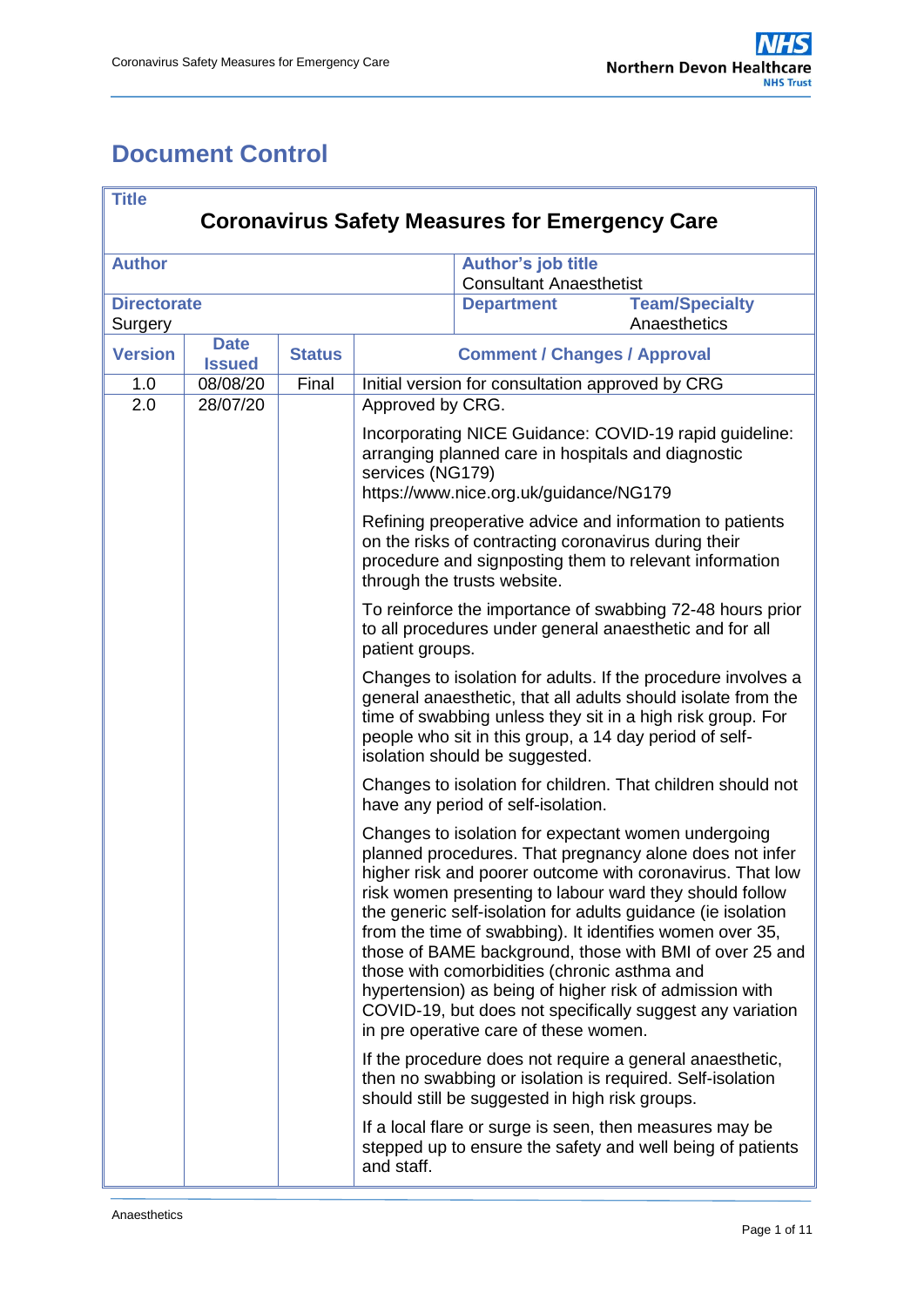| 3.0                                                                                                                                                          | May<br>2021                             | Final | Approved by CRG.<br>- Updated to Trust Template<br>- Changes to allow the parents of children to be present<br>along the red pathway in line with the RCPCH<br>- Updates to swabbing to signpost to the trust guidance<br>- Removed reference to PCR Covid tests as new tests<br>used may not be PCR.<br>- Updates to PPE to signpost to relevant trust guidance<br>- Changes to bring pathways in line with trust guidance<br>(Green, Amber and Red) |  |                                                                                                                     |                     |  |
|--------------------------------------------------------------------------------------------------------------------------------------------------------------|-----------------------------------------|-------|-------------------------------------------------------------------------------------------------------------------------------------------------------------------------------------------------------------------------------------------------------------------------------------------------------------------------------------------------------------------------------------------------------------------------------------------------------|--|---------------------------------------------------------------------------------------------------------------------|---------------------|--|
|                                                                                                                                                              |                                         |       | - Updated theatre ventilation times for Th5 and 6                                                                                                                                                                                                                                                                                                                                                                                                     |  |                                                                                                                     |                     |  |
| <b>Main Contact</b><br>Tel: Direct Dial-<br>Consultant Anaesthetist/                                                                                         |                                         |       |                                                                                                                                                                                                                                                                                                                                                                                                                                                       |  |                                                                                                                     |                     |  |
|                                                                                                                                                              | <b>Paediatric Anaesthetic and Trust</b> |       |                                                                                                                                                                                                                                                                                                                                                                                                                                                       |  | Tel: Internal-                                                                                                      |                     |  |
|                                                                                                                                                              | Paediatric Surgical Lead                |       |                                                                                                                                                                                                                                                                                                                                                                                                                                                       |  | <b>Email:</b>                                                                                                       |                     |  |
| Department of Anaesthesia                                                                                                                                    |                                         |       |                                                                                                                                                                                                                                                                                                                                                                                                                                                       |  |                                                                                                                     |                     |  |
|                                                                                                                                                              | Northern Devon Healthcare Trust         |       |                                                                                                                                                                                                                                                                                                                                                                                                                                                       |  |                                                                                                                     |                     |  |
| <b>Lead Director</b>                                                                                                                                         |                                         |       |                                                                                                                                                                                                                                                                                                                                                                                                                                                       |  |                                                                                                                     |                     |  |
| <b>Medical Director</b>                                                                                                                                      |                                         |       |                                                                                                                                                                                                                                                                                                                                                                                                                                                       |  |                                                                                                                     |                     |  |
| <b>Document Class</b>                                                                                                                                        |                                         |       |                                                                                                                                                                                                                                                                                                                                                                                                                                                       |  | <b>Target Audience</b>                                                                                              |                     |  |
|                                                                                                                                                              | <b>Standard Operating Procedure</b>     |       |                                                                                                                                                                                                                                                                                                                                                                                                                                                       |  | All staff                                                                                                           |                     |  |
| <b>Distribution List</b>                                                                                                                                     |                                         |       |                                                                                                                                                                                                                                                                                                                                                                                                                                                       |  | <b>Distribution Method</b><br>Trust's internal website                                                              |                     |  |
| Senior Management                                                                                                                                            |                                         |       |                                                                                                                                                                                                                                                                                                                                                                                                                                                       |  |                                                                                                                     |                     |  |
| Compliance Manager (if NHSLA document)<br><b>Superseded Documents</b>                                                                                        |                                         |       |                                                                                                                                                                                                                                                                                                                                                                                                                                                       |  |                                                                                                                     |                     |  |
|                                                                                                                                                              |                                         |       |                                                                                                                                                                                                                                                                                                                                                                                                                                                       |  |                                                                                                                     |                     |  |
| <b>Issue Date</b>                                                                                                                                            |                                         |       | <b>Review Date</b>                                                                                                                                                                                                                                                                                                                                                                                                                                    |  |                                                                                                                     | <b>Review Cycle</b> |  |
| May 2021<br>May 2024                                                                                                                                         |                                         |       |                                                                                                                                                                                                                                                                                                                                                                                                                                                       |  | Three years                                                                                                         |                     |  |
| <b>Approval and Review Process</b>                                                                                                                           |                                         |       |                                                                                                                                                                                                                                                                                                                                                                                                                                                       |  |                                                                                                                     |                     |  |
|                                                                                                                                                              | <b>CRG</b>                              |       |                                                                                                                                                                                                                                                                                                                                                                                                                                                       |  |                                                                                                                     |                     |  |
| <b>Local Archive Reference</b><br>G:\\ Coronavirus Safety Measures for Emergency Care<br><b>Local Path</b><br>Coronavirus Safety Measures for Emergency Care |                                         |       |                                                                                                                                                                                                                                                                                                                                                                                                                                                       |  |                                                                                                                     |                     |  |
| <b>Policy categories for Trust's internal</b><br>website (Bob)<br>Anaesthetics, Emergency Care                                                               |                                         |       |                                                                                                                                                                                                                                                                                                                                                                                                                                                       |  | <b>Tags for Trust's internal website (Bob)</b><br>Anaesthetics, COVID-19, Safety Measures,<br><b>Emergency Care</b> |                     |  |
|                                                                                                                                                              |                                         |       |                                                                                                                                                                                                                                                                                                                                                                                                                                                       |  |                                                                                                                     |                     |  |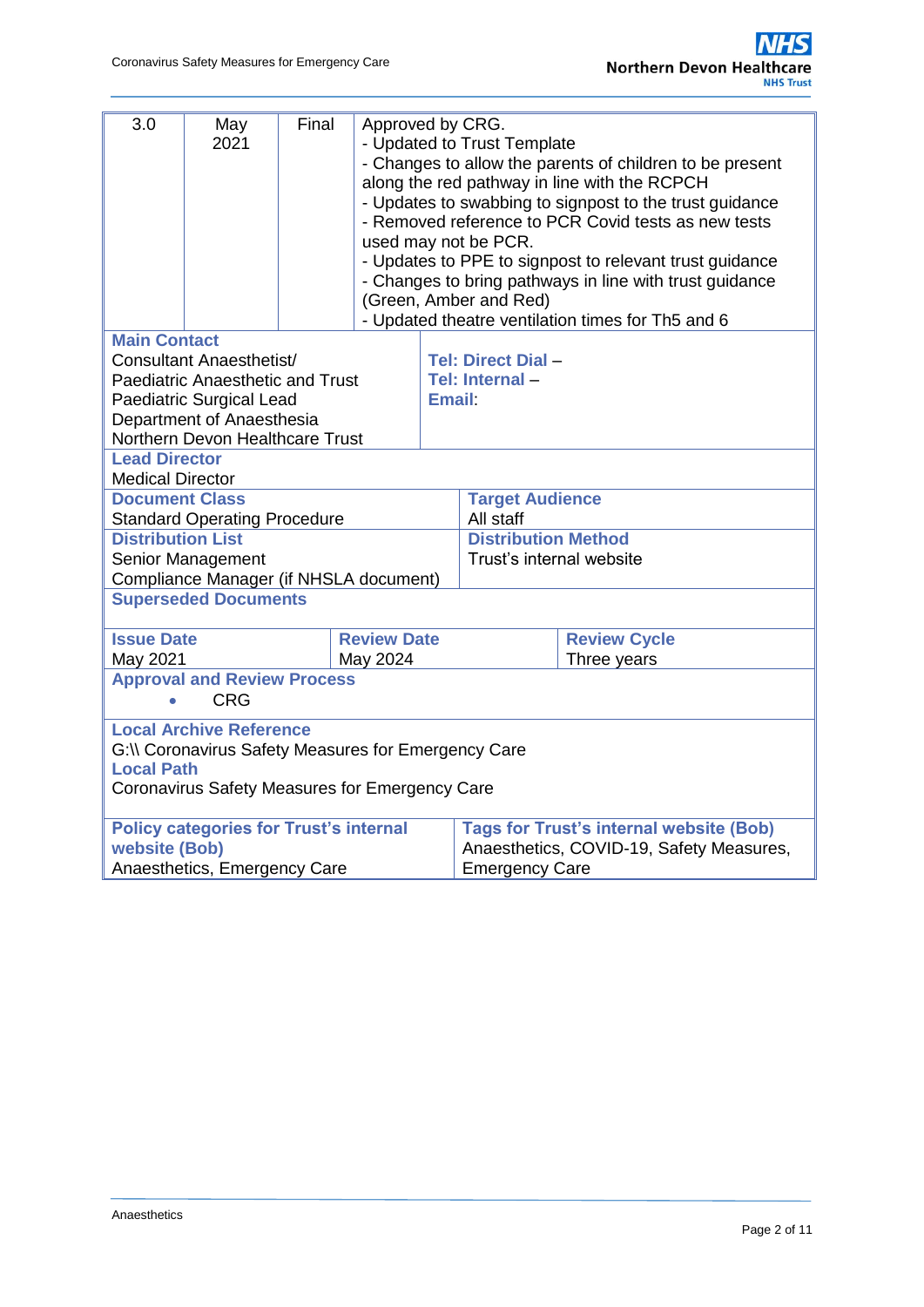# **CONTENTS**

| 6. |  |
|----|--|
|    |  |
|    |  |
|    |  |
|    |  |
|    |  |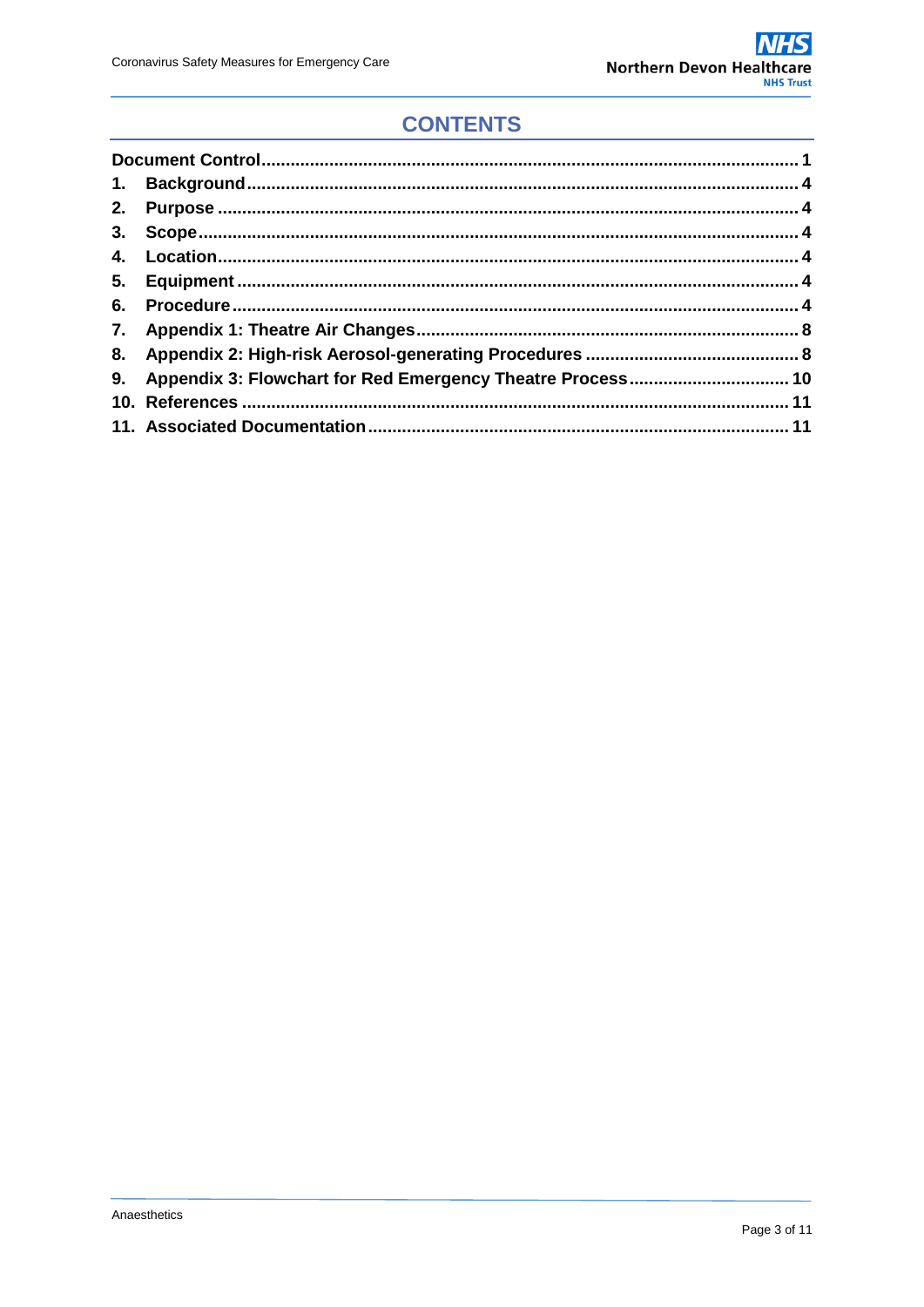# <span id="page-3-0"></span>**1. Background**

### <span id="page-3-1"></span>**2. Purpose**

- **2.1.** The Standard Operating Procedure (SOP) has been written to:
	- Under pin the management of patients presenting for emergency procedures across the Trust during Coronavirus

### <span id="page-3-2"></span>**3. Scope**

**3.1.** This applies to all patients and staff during an admission where an emergency procedure is undertaken.

### <span id="page-3-3"></span>**4. Location**

**4.1.** These safety measures apply to emergency procedures performed in all settings, including theatres, endoscopy, ward and outpatient settings both at North Devon District Hospital and at community sites across North Devon.

## <span id="page-3-4"></span>**5. Equipment**

N/A

### <span id="page-3-5"></span>**6. Procedure**

- **6.1.** Patient Selection
	- Each patient will be considered on an individual basis with the risk to the patient from coronavirus balanced against the detrimental effect of further delay to their procedure.
	- Alongside the risk of the procedure, patients will be given information on the risk of contracting coronavirus during their stay in hospital, and include the safeguards that have been put in place to protect patients at the Trust. Those in vulnerable or extremely vulnerable groups, such as the over-70's and those of black, Asian and minority ethnic groups, may be at increased risk of severe outcomes if they contract coronavirus. They should be made aware of these risks prior to the procedure and alternatives suggested if feasible.
	- They should be sign posted to information on coronavirus provided by the trust.
- **6.2.** Procedure Selection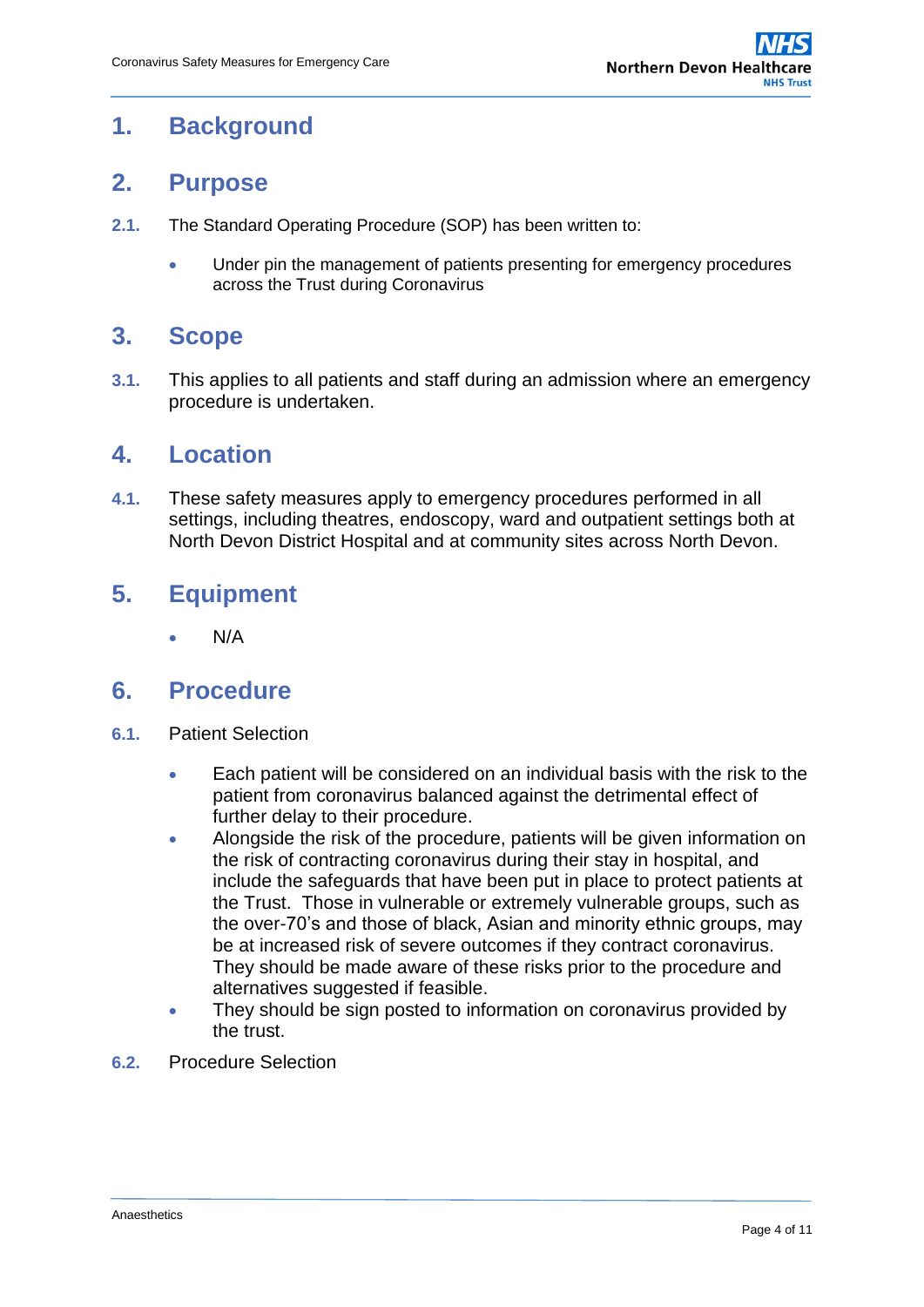- Careful consideration should be given to selection of surgical procedure and anaesthetic technique to minimise risk to the patient and attending staff. In general, aerosol-generating procedures (AGPs) should be avoided if an equally effective non-aerosol generating alternative is feasible.
- **6.3.** Patient Pathways
	- The Trust has developed pathways that aim to manage patients with coronavirus separately from those who do not have coronavirus, with the intention that the core of the acute hospital and most community sites will remain coronavirus-free (green).
	- The systems outlined below are designed to ensure that we can identify patients who may have an increased risk of coronavirus and these can be streamed away from the green pathways. These patients will be cared for in red pathways. This also ensures that staff will be able to work in ways more similar to usual practice but still have confidence that they are not putting themselves at risk.
	- Low Risk Green Pathway (Green Elective and Green Emergency Pathways)
		- $\triangleright$  This includes patients/individuals who have been triaged/tested (negative within 72 hours of treatment) and clinically assessed with no symptoms or known recent coronavirus contact / exposure.
	- Medium Amber Risk Pathways
		- $\triangleright$  This includes patients/individuals who are waiting for their coronavirus test result and who have no symptoms of coronavirus and individuals who are asymptomatic with coronavirus contact/exposure identified. Patients should if possible, either wait for a swab result and if negative be streamed into the green pathway or if this is not possible due to clinical course, treated in the red pathway.
	- High Risk Red Pathways
		- $\triangleright$  This includes patients/individuals who are confirmed coronavirus positive by a coronavirus test or are symptomatic and suspected to have coronavirus (result pending). This includes patients who refuse a coronavirus test.
- **6.4.** Pre-Operative Assessment
	- Patients should undergo the usual pre-procedure assessments.
- **6.5.** Isolation & Swabbing
	- All patients should be swabbed prior to their procedure.
	- Swabs should be taken within 30 minutes of admission and labelled "URGENT SWAB – FOR EMERGENCY SURGERY" if it is expected that they will need theatre within 24 hours of presentation.
	- An expected time of operating should be labelled on the swab if known so that the laboratory team can select the most appropriate test.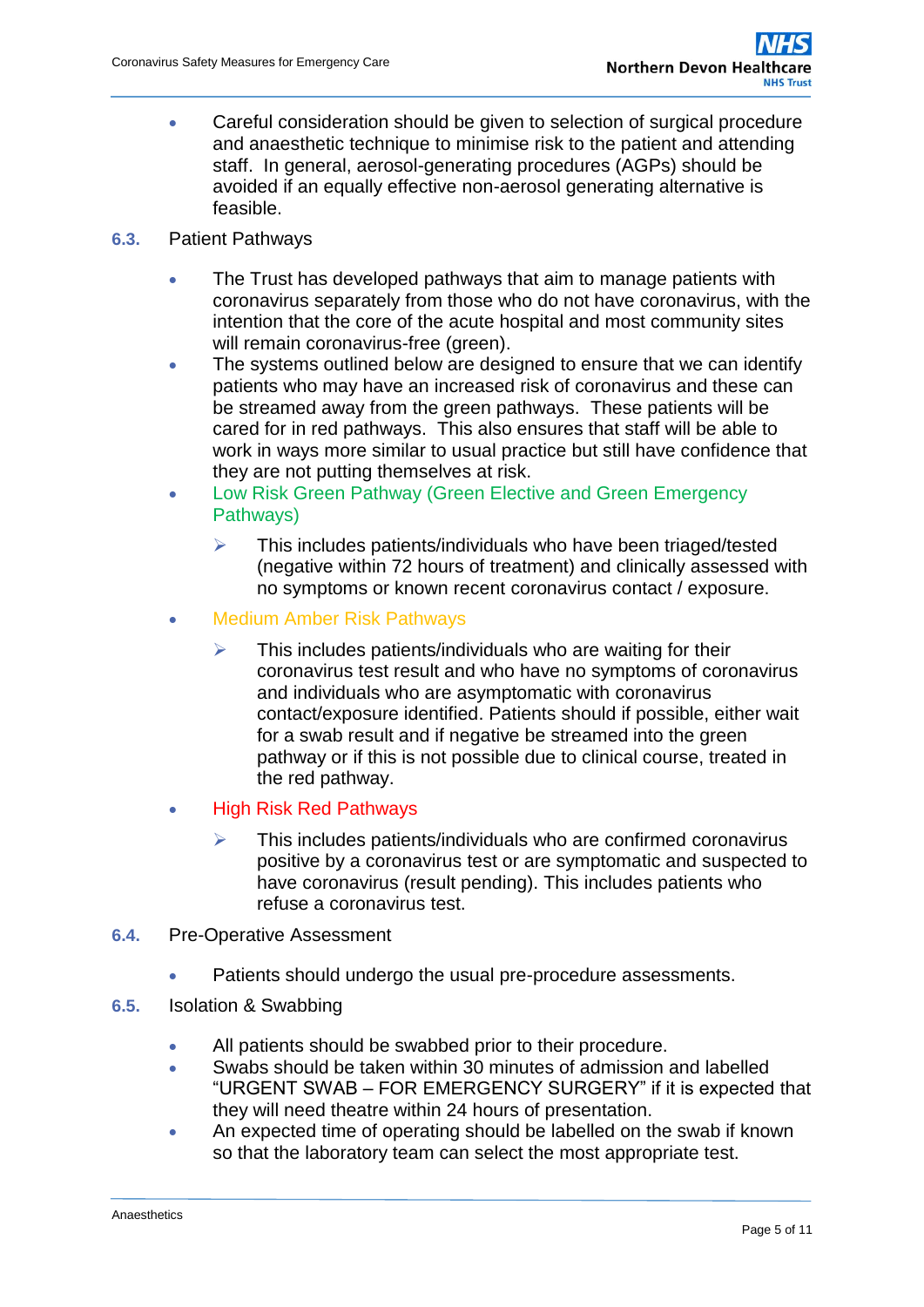- All children presenting with testicular pain should be swabbed in this way, regardless of certainty of theatres.
- Lateral flow tests should not be used for the purpose of swabbing for coronavirus status prior to a procedure.
- Children up to the age of 18 are not expected to self-isolate from the time of swabbing as per the Royal College of Paediatric and Child Health guidance.
- For low risk pregnant women having booked caesarean sections, they should follow the same advice as all other adults. The RCOG has stated that pregnancy itself does not confer any increased risk to coronavirus outcome. Swabbing in urgent and unplanned admissions is challenging and requires careful coordination by the obstetric team. Swabbing should be in line with other emergency admissions.
- Those patients who do not have a negative swab result will be streamed to the Red pathway.
- **6.6.** Admission
	- All patients will complete a symptom/ contact questionnaire and temperature check on arrival. Patients having a surgical procedure in theatres and/ or a general or spinal anaesthetic will also undergo examination of their chest. Symptomatic or pyrexial patients and those with acute chest signs will be streamed to the red pathway.
	- The main theatre suite will run elective and green emergency lists. Lists will not have mixed elective and emergency patients. If it is necessary to perform an emergency procedure on a green urgent list, this will be scheduled after the screened elective patients. Post-operative patients will be separated as far as possible in the Recovery area.
	- Theatre 7 is the dedicated red theatre. It has been set up to accommodate Obstetrics, alongside general and trauma patients. There may be a delay whilst appropriate equipment is located to theatres, this risk should be explained to patients.
- **6.7.** Personal Protective Equipment
	- Please refer to the Trusts Infection prevention and control precautions and PPE for COVID-19 Use during sustained Transmission of COVID-19 in North Devon.
- **6.8.** Theatre Environment
	- Low Risk Green Emergency
		- $\triangleright$  All patient received as per the green emergency pathway will be treated as per the planned surgery policy for green patients and can be managed in green emergency theatres.
		- $\triangleright$  Within the green emergency pathway, standard theatre cleaning and time for air changes provides appropriate levels of IPC and there is no requirement for additional cleaning or theatre down time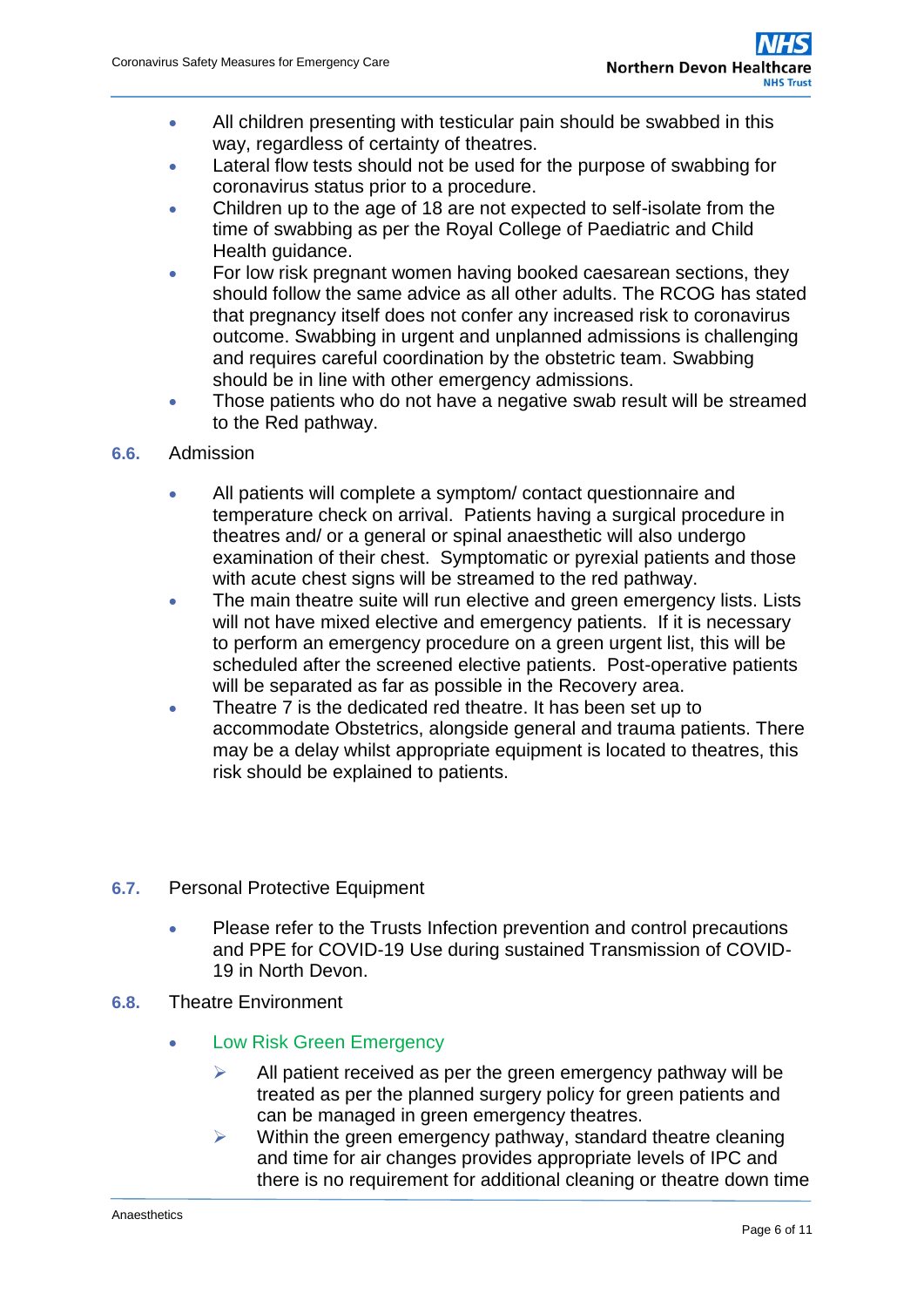unless the patient has another infectious agent that requires additional IPC measures.

- $\triangleright$  The Trusts Low Risk Green PPE will be used for Green Emergency Patients. Airborne precautions are NOT required for AGPs on patients/individuals in the low risk COVID-19 pathway, providing the patient has no other known or suspected infectious agent transmitted via the droplet or airborne route. There is no additional requirement for ventilation or downtime in this pathway.
- $\triangleright$  Patients/individuals in the low risk COVID-19 pathway do not need to be anaesthetised or recovered in the operating theatre if intubation/extubation (AGP) is required.
- $\triangleright$  There is no restriction on discharge unless the patient/individual is entering a long-term care facility where testing may be required.

#### **6.9.** High Risk Red Emergency Pathway

- $\triangleright$  Red patients, and Amber patients without a coronavirus test result prior to the procedure, will be operated in a dedicated COVID-19 theatre, theatre 7.
- $\triangleright$  They will be received directly into the theatre 7 operating room and bypass the anaesthetic room.
- $\triangleright$  A parent or carer of a child will be offered to accompany a child for an emergency procedure in Theatre 7. They can be present for induction of anaesthesia and then will be asked to immediately leave via the staff exit, wash their hands and then be met by a team member in recovery and escorted to the ward or out of theatres. The will not be required to wear Airborne PPE.
- $\triangleright$  The number of staff in theatre will be kept to a minimum. Trust policy on PPE for red pathways will be enacted when managing red patients including airborne PPE for all high risk airborne generating procedures as per the PHE guidance as outlined in Appendix 3.
- $\triangleright$  Positive pressure air flow in theatres greatly reduces the risk to staff from aerosol generation as air is blown down towards the floor. After five air changes, 99% of airborne contaminants have been removed and all theatres at NDDH have a minimum of 17 air changes per hour. Anaesthetic rooms also have relatively high air changes, with a minimum of six air changes per hour. In theory, dilution is improved further by laminar flow but there is no evidence to support this in practice at present. Current air change data for NDDH theatres are in Appendix 2.
- $\triangleright$  All patients on the red pathway will be recovered initially in theatre 7 until sufficient air changes have occurred after the last aerosol generating procedure to move to recovery.
- A flowchart of the process in theatres is in Appendix 4.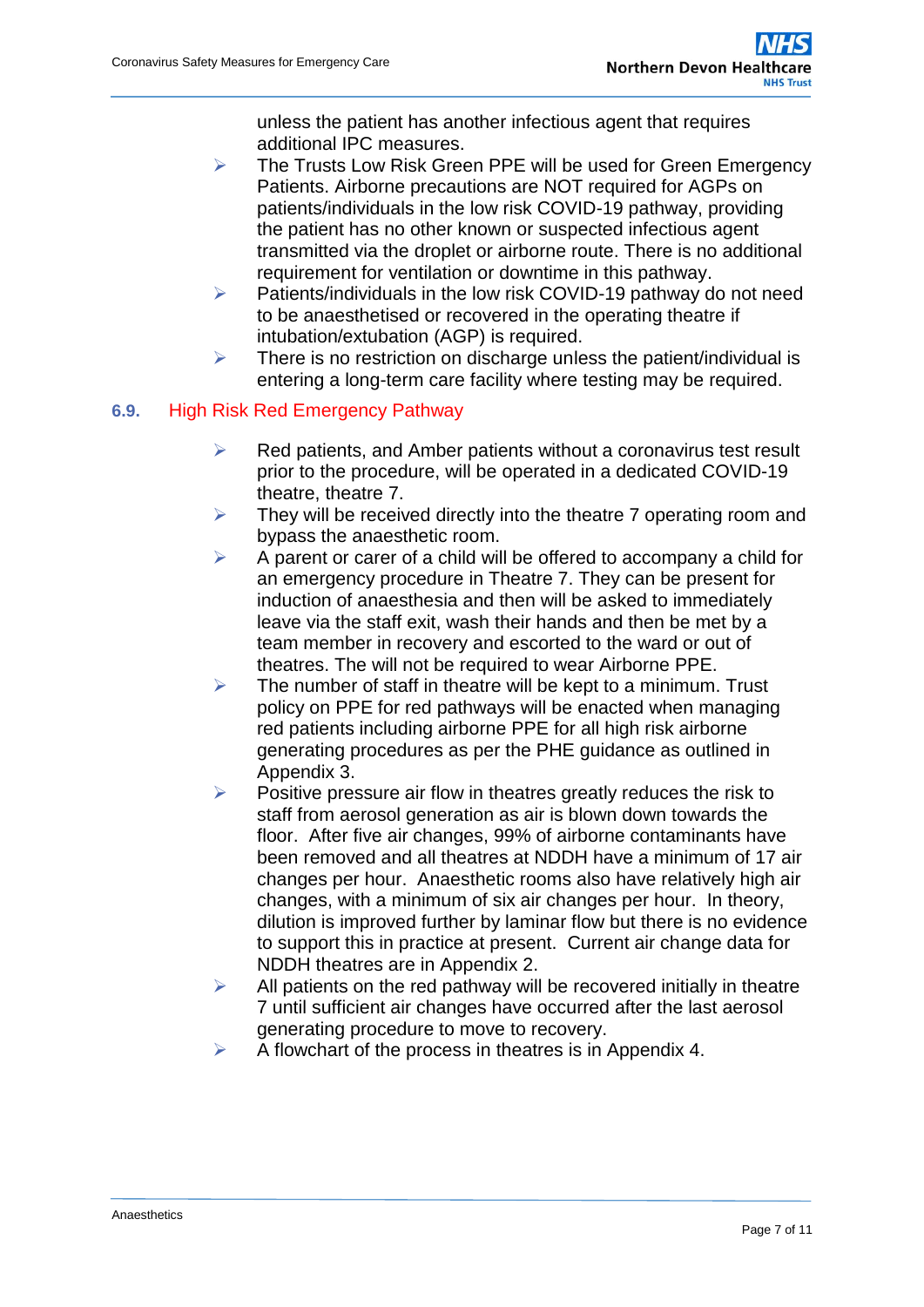# <span id="page-7-0"></span>**7. Appendix 1: Theatre Air Changes**

#### **7.1.** Data from NDDH Facilities

| <b>Theatre</b> | Area             | Air changes<br>per hour | Time for removal of 99%<br>airborne contaminants (mins) |
|----------------|------------------|-------------------------|---------------------------------------------------------|
|                | Theatre          | 20                      | 15                                                      |
| $\mathbf 1$    | Anaesthetic Room | 10                      | 30                                                      |
| $\overline{2}$ | Theatre          | 31                      | 9                                                       |
|                | Anaesthetic Room | 6                       | 50                                                      |
| 3              | Theatre          | 20                      | 15                                                      |
|                | Anaesthetic Room | 14                      | 21                                                      |
| 4              | <b>Theatre</b>   | 20                      | 15                                                      |
|                | Anaesthetic Room | 20                      | 15                                                      |
| 5              | Theatre          | 27                      | 12                                                      |
|                | Anaesthetic Room | 16                      | 18                                                      |
| 6              | Theatre          | 26                      | 12                                                      |
|                | Anaesthetic Room | 15                      | 20                                                      |
| $\overline{7}$ | Theatre          | 19                      | 16                                                      |
|                | Anaesthetic Room | 12                      | 25                                                      |
|                | Theatre          | 36                      | 8                                                       |
| 8              | Anaesthetic Room | 23                      | 13                                                      |

# <span id="page-7-1"></span>**8. Appendix 2: High-risk Aerosol-generating Procedures**

The highest risk of transmission of respiratory viruses is during AGPs of the respiratory tract, and use of enhanced respiratory protective equipment may be considered for health and social care workers performing or assisting in these procedures, which include:

This is the list of medical procedures for COVID-19 that have been reported to be aerosol generating and are associated with an increased risk of respiratory transmission**Error! Bookmark not defined.**:

- □ tracheal intubation and extubation
- **nanual ventilation**
- $\Box$  tracheotomy or tracheostomy procedures (insertion or removal)
- D bronchoscopy

□ dental procedures (using high speed devices, for example ultrasonic scalers/high

speed drills)

□ non-invasive ventilation (NIV); Bi-level Positive Airway Pressure Ventilation (BiPAP)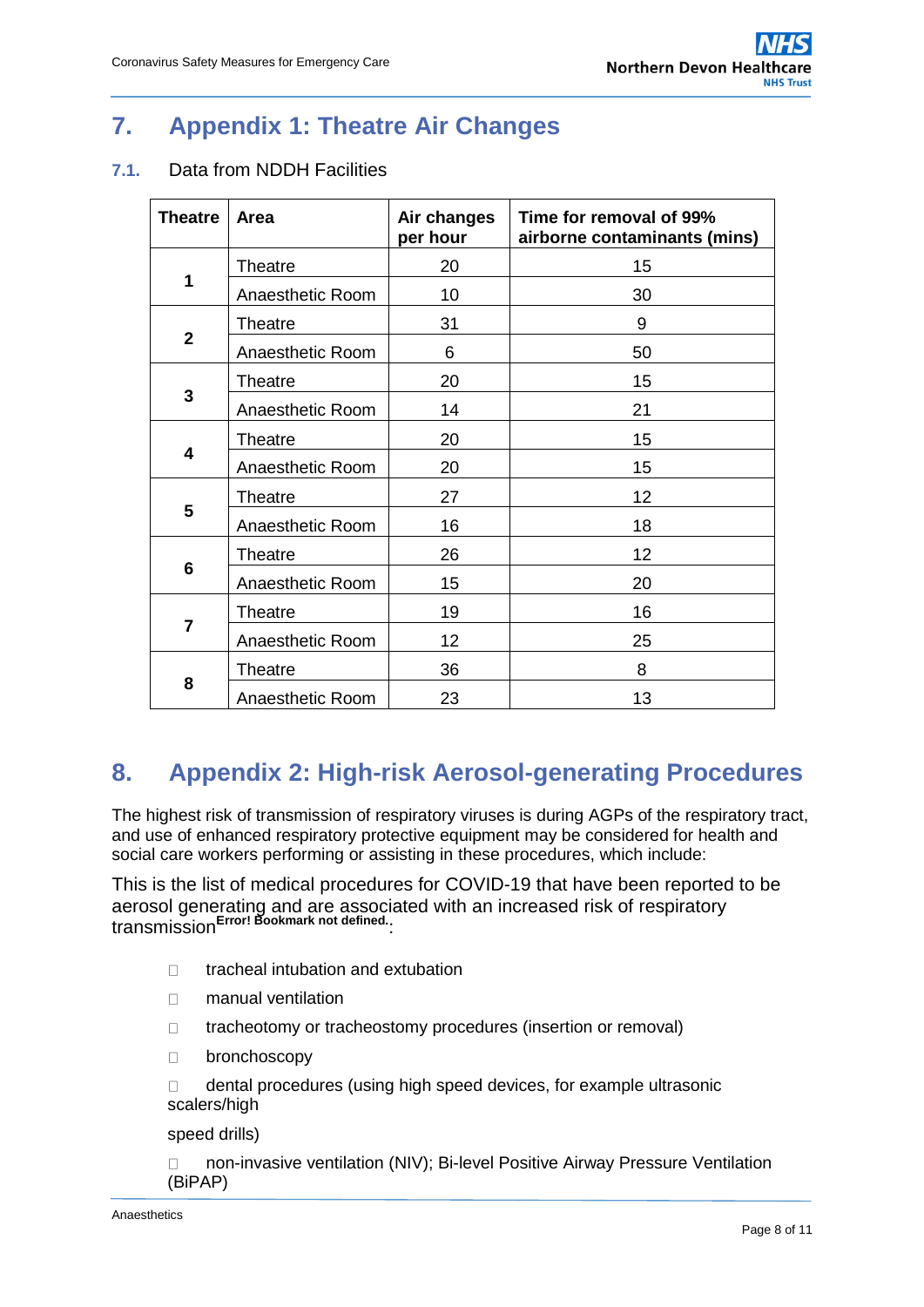and Continuous Positive Airway Pressure Ventilation (CPAP)

- □ high flow nasal oxygen (HFNO)
- □ high frequency oscillatory ventilation (HFOV)
- $\Box$  induction of sputum using nebulised saline
- □ respiratory tract suctioning
- $\square$  upper ENT airway procedures that involve respiratory suctioning

 upper gastro-intestinal endoscopy where open suction of the upper respiratory tract

occurs

□ high speed cutting in surgery/post-mortem procedures if respiratory tract/paranasal

sinuses involved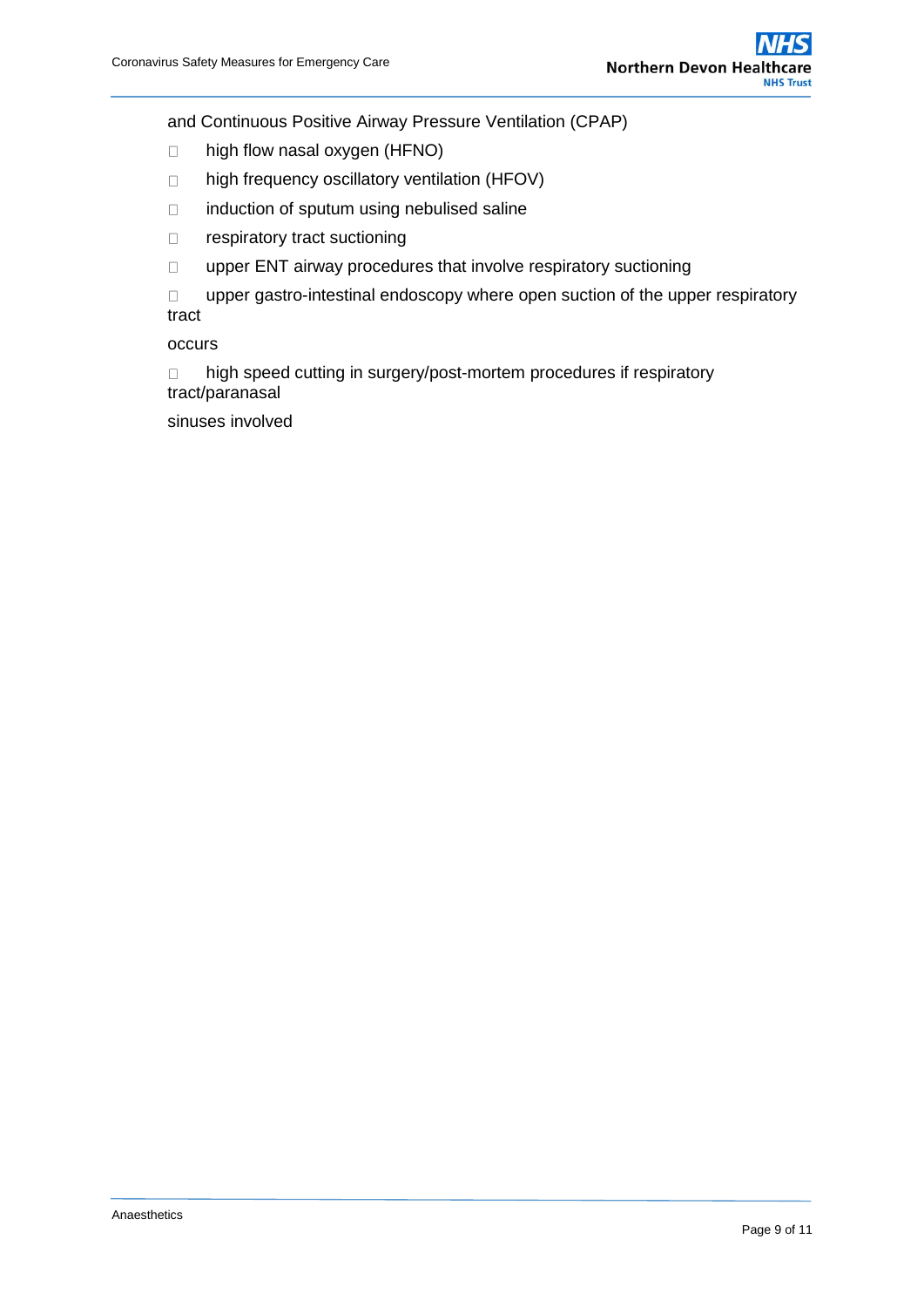# <span id="page-9-0"></span>**9. Appendix 3: Flowchart for Red Emergency Theatre**